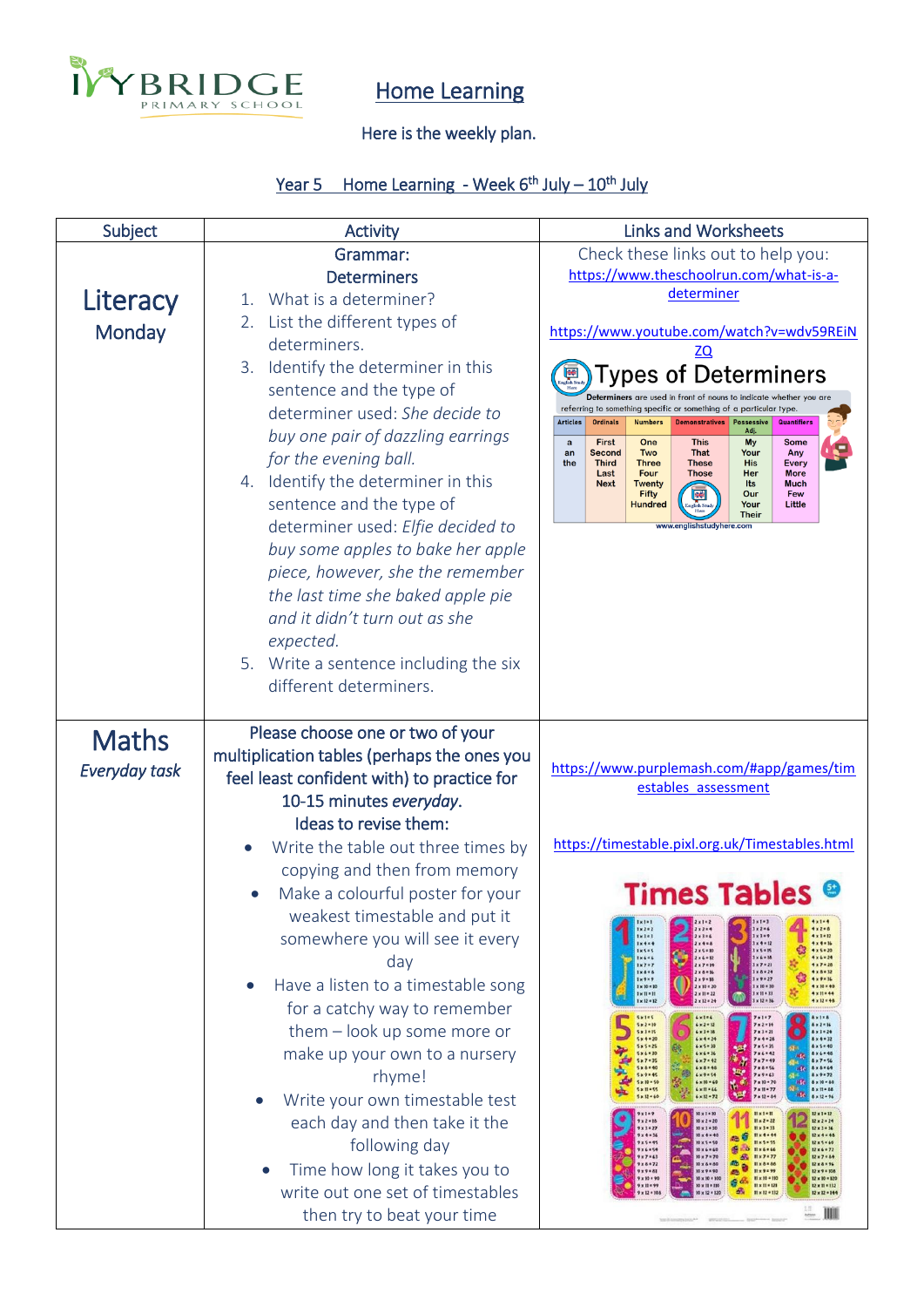| <b>Maths</b><br>Monday | After practising them, try a<br>$\bullet$<br>timestable recall game on<br>Purplemash or the PiXL App.<br>Try this activity from Corbett Maths:<br><b>Angles (Measuring)</b><br>Watch the video and then answer the<br>questions in your maths exercise book.<br>Then mark your answers!<br>Before measuring an angle first identify if<br>it is an acute, obtuse or reflex.<br><b>Acute angle</b><br><b>Right angle</b><br>Less than 90°<br>Exactly 90°<br>Obtuse angle<br><b>Reflex angle</b><br>More than 90°<br>More than 180°<br>Less than 180°<br>Less than 360° | Videos<br>https://corbettmaths.com/2013/03/05/measuri<br>ng-angles/<br>Questions<br>https://corbettmaths.com/wp-<br>content/uploads/2013/02/angles-pdf.pdf<br>Answers<br>https://corbettmaths.com/wp-<br>content/uploads/2015/03/angles.pdf |
|------------------------|-----------------------------------------------------------------------------------------------------------------------------------------------------------------------------------------------------------------------------------------------------------------------------------------------------------------------------------------------------------------------------------------------------------------------------------------------------------------------------------------------------------------------------------------------------------------------|---------------------------------------------------------------------------------------------------------------------------------------------------------------------------------------------------------------------------------------------|
| Literacy               | <b>Literacy Task: Persuasive Text</b><br>In this lesson, we are going to infer from a                                                                                                                                                                                                                                                                                                                                                                                                                                                                                 | Video<br>https://classroom.thenational.academy/lessons/                                                                                                                                                                                     |
| <b>Tuesday</b>         | text.                                                                                                                                                                                                                                                                                                                                                                                                                                                                                                                                                                 | persuasive-letter-reading-comprehension-                                                                                                                                                                                                    |
|                        | Watch the video for lesson 1 and                                                                                                                                                                                                                                                                                                                                                                                                                                                                                                                                      | inference/activities/1<br>Worksheet                                                                                                                                                                                                         |
|                        | complete the activities.<br>Open the worksheet in a new tab and                                                                                                                                                                                                                                                                                                                                                                                                                                                                                                       | https://classroom.thenational.academy/lessons/                                                                                                                                                                                              |
|                        | play/pause the slides on it when you need                                                                                                                                                                                                                                                                                                                                                                                                                                                                                                                             | persuasive-letter-reading-comprehension-<br>inference/activities/2                                                                                                                                                                          |
|                        | to in order to answer the questions.                                                                                                                                                                                                                                                                                                                                                                                                                                                                                                                                  | End of Lesson Quiz!                                                                                                                                                                                                                         |
|                        |                                                                                                                                                                                                                                                                                                                                                                                                                                                                                                                                                                       | https://classroom.thenational.academy/lessons/                                                                                                                                                                                              |
|                        |                                                                                                                                                                                                                                                                                                                                                                                                                                                                                                                                                                       | persuasive-letter-reading-comprehension-<br>inference/activities/3                                                                                                                                                                          |
| <b>Maths</b>           | Try this activity from Corbett Maths:                                                                                                                                                                                                                                                                                                                                                                                                                                                                                                                                 | Videos                                                                                                                                                                                                                                      |
| <b>Tuesday</b>         | Angles (Full Circle at a point)                                                                                                                                                                                                                                                                                                                                                                                                                                                                                                                                       | https://corbettmaths.com/2012/08/10/angles-<br>in-a-full-circle/                                                                                                                                                                            |
|                        | Watch the video and then answer the<br>questions in your maths exercise book.                                                                                                                                                                                                                                                                                                                                                                                                                                                                                         | Questions                                                                                                                                                                                                                                   |
|                        | Then mark your answers!                                                                                                                                                                                                                                                                                                                                                                                                                                                                                                                                               | https://corbettmaths.com/wp-                                                                                                                                                                                                                |
|                        |                                                                                                                                                                                                                                                                                                                                                                                                                                                                                                                                                                       | content/uploads/2018/05/Missing-angles.pdf<br>Answers                                                                                                                                                                                       |
|                        | Angles around a point always adds up to                                                                                                                                                                                                                                                                                                                                                                                                                                                                                                                               | https://corbettmaths.com/wp-                                                                                                                                                                                                                |
|                        | 360 degrees. Remember some drawings                                                                                                                                                                                                                                                                                                                                                                                                                                                                                                                                   | content/uploads/2018/05/Missing-Angles-                                                                                                                                                                                                     |
|                        | may not be to scale.                                                                                                                                                                                                                                                                                                                                                                                                                                                                                                                                                  | Answers.pdf                                                                                                                                                                                                                                 |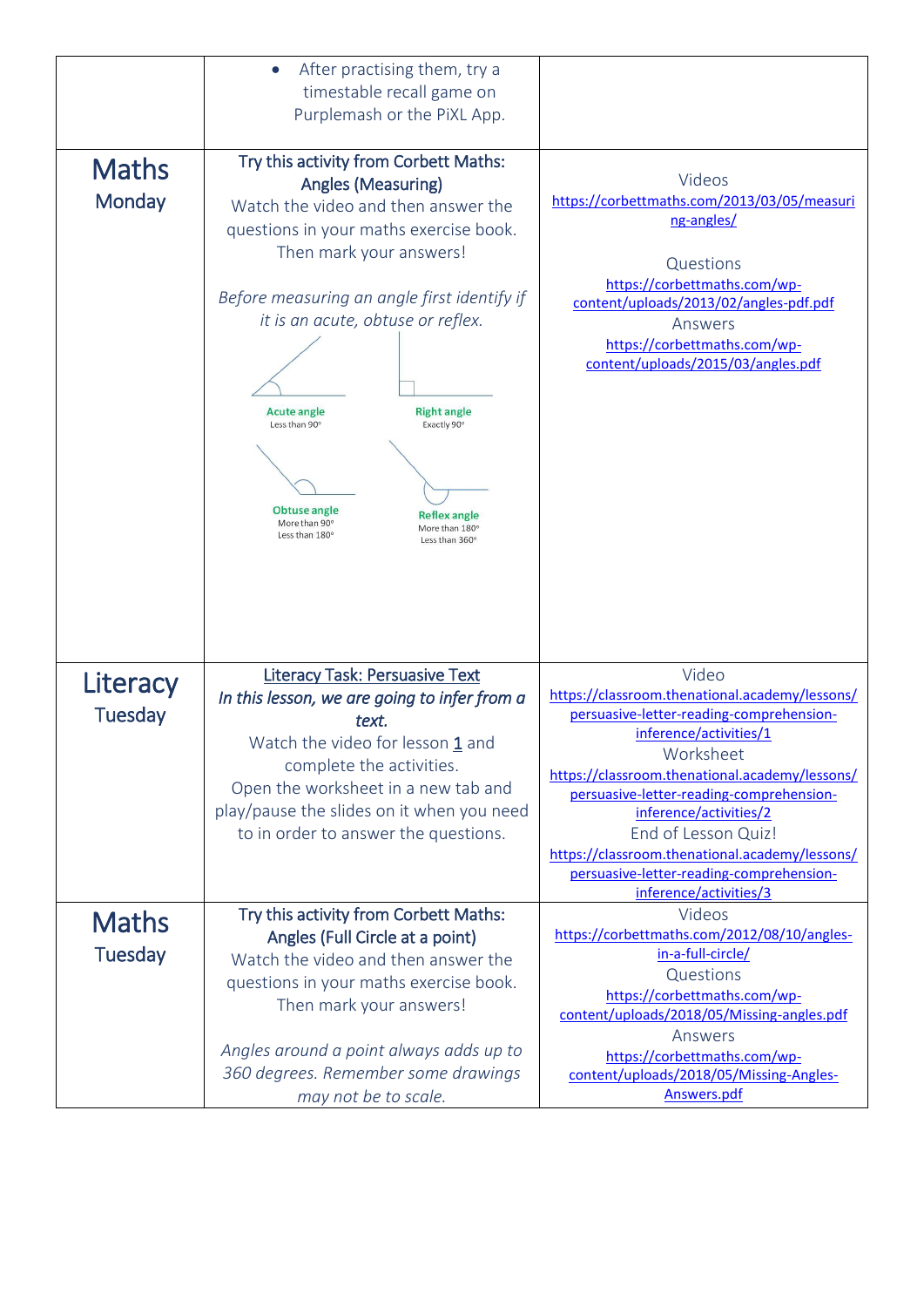| Literacy<br>Wednesday | Angles on a straight line<br>$x + y = 180^{\circ}$<br>Angles at a point<br>$y + z = 360$<br>Vertically opposite angles<br>$x = y$<br><b>Literacy Task: Persuasive Text</b><br>In this lesson, we are going to clarify word<br>meaning.<br>Don't forget to complete the introductory<br>quiz.<br>Watch the video for lesson 2 and<br>complete the activities.<br>Open the worksheet in a new tab and<br>play/pause the slides on it when you need<br>to in order to answer the questions. | Introductory Quiz<br>https://classroom.thenational.academy/lessons/<br>persuasive-letter-reading-comprehension-word-<br>meaning/activities/1<br>Video<br>https://classroom.thenational.academy/lessons/<br>persuasive-letter-reading-comprehension-word-<br>meaning/activities/2<br>Worksheet<br>https://classroom.thenational.academy/lessons/<br>persuasive-letter-reading-comprehension-word-<br>meaning/activities/3<br>End of Lesson Quiz!<br>https://classroom.thenational.academy/lessons/<br>persuasive-letter-reading-comprehension-word-<br>meaning/activities/4 |
|-----------------------|------------------------------------------------------------------------------------------------------------------------------------------------------------------------------------------------------------------------------------------------------------------------------------------------------------------------------------------------------------------------------------------------------------------------------------------------------------------------------------------|----------------------------------------------------------------------------------------------------------------------------------------------------------------------------------------------------------------------------------------------------------------------------------------------------------------------------------------------------------------------------------------------------------------------------------------------------------------------------------------------------------------------------------------------------------------------------|
| <b>Maths</b>          | Try this activity from Corbett Maths:<br>Coordinates                                                                                                                                                                                                                                                                                                                                                                                                                                     | Videos<br>https://corbettmathsprimary.com/2018/07/16/c                                                                                                                                                                                                                                                                                                                                                                                                                                                                                                                     |
| Wednesday             | Watch the video and then answer the<br>questions in your maths exercise book.<br>Then mark your answers!<br>Remember along the corridor and up the<br>stairs.<br>v-axis<br>6<br>5<br>$\overline{4}$<br>3<br>2<br>x-axis<br>$1 \quad 2 \quad 3 \quad 4 \quad 5$<br>$-5$ $-4$ $-3$ $-2$<br>$-6$<br>$-1$<br>-2<br>-3<br>-4<br>-5<br>This Photo by Unknown Author is licensed under CC BY-SA                                                                                                 | oordinates-video/<br>Questions<br>https://corbettmathsprimary.com/wp-<br>content/uploads/2018/07/coordinates-pdf.pdf<br>Answers<br>https://corbettmathsprimary.com/wp-<br>content/uploads/2018/07/coordinates-<br>answers.pdf                                                                                                                                                                                                                                                                                                                                              |
| Literacy              | <b>Literacy Task: Persuasive Text</b><br>In this lesson, you are going to explore                                                                                                                                                                                                                                                                                                                                                                                                        | Introductory Quiz<br>https://classroom.thenational.academy/lessons/<br>persuasive-letter-identifying-the-features-of-a-                                                                                                                                                                                                                                                                                                                                                                                                                                                    |
| Thursday              | features of a persuasive text.<br>Complete the introductory lesson quiz.<br>Watch the video for lesson 3 and<br>complete the activities.<br>Open the worksheet in a new tab and<br>play/pause the slides on it when you need<br>to in order to answer the questions.                                                                                                                                                                                                                     | text/activities/1<br>Video<br>https://classroom.thenational.academy/lessons/<br>persuasive-letter-identifying-the-features-of-a-<br>text/activities/2<br>Worksheet                                                                                                                                                                                                                                                                                                                                                                                                         |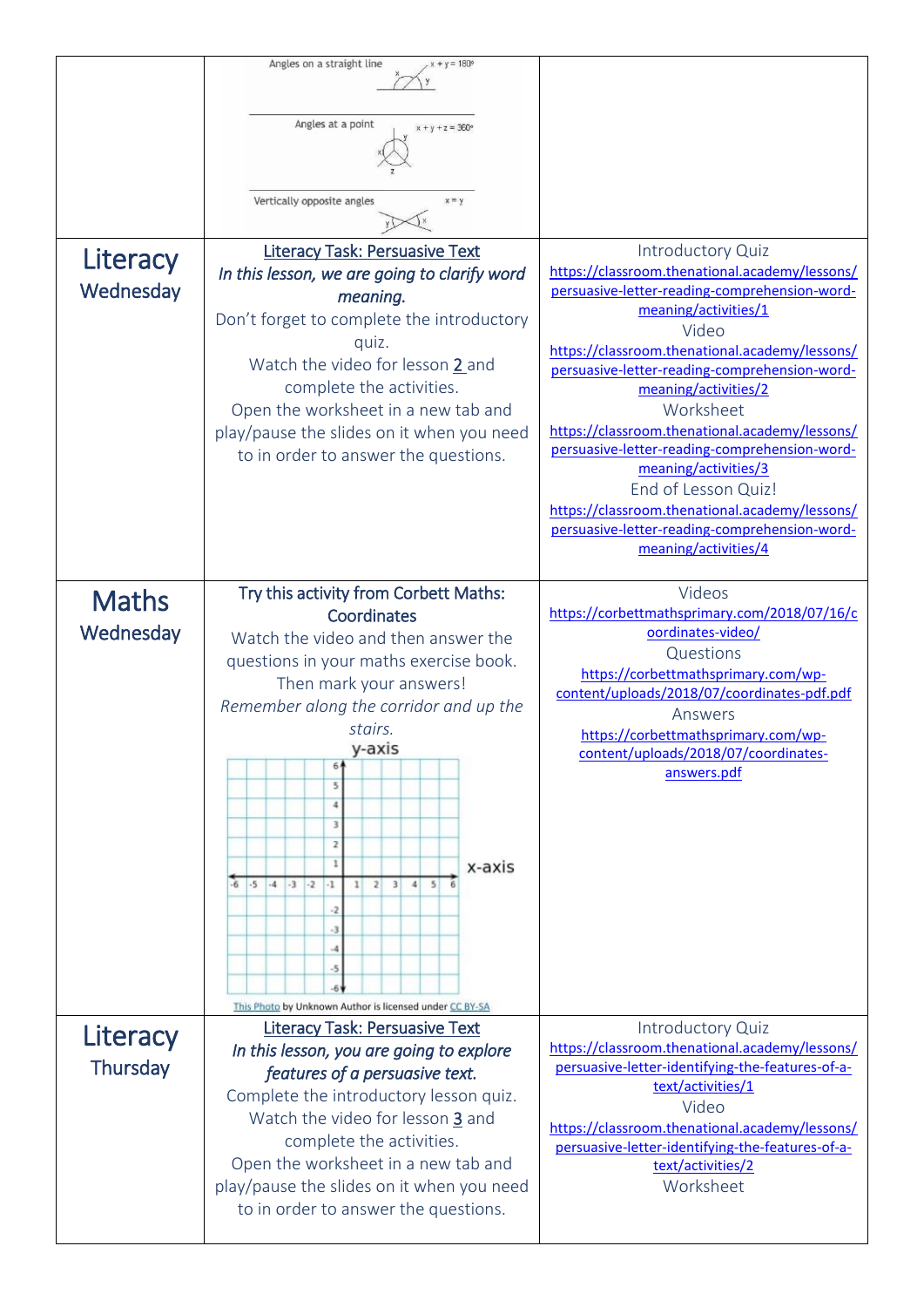| <b>Maths</b><br>Thursday | Try this activity from Corbett Maths:<br><b>Translation</b><br>Watch the video and then answer the<br>questions in your maths exercise book.<br>Then mark your answers!<br>Remember translation $=$ means moving<br>a shape into a different position, without<br>changing it in any way<br>2 3 4 5 6 7 8 9 10                                                                                                                    | https://classroom.thenational.academy/lessons/<br>persuasive-letter-identifying-the-features-of-a-<br>text/activities/3<br>End of Lesson Quiz!<br>https://classroom.thenational.academy/lessons/<br>persuasive-letter-identifying-the-features-of-a-<br>text/activities/4<br>Videos<br>https://corbettmathsprimary.com/2018/07/16/t<br>ranslations-video/<br>Questions<br>https://corbettmathsprimary.com/wp-<br>content/uploads/2018/07/translations-pdf.pdf<br>Answers<br>https://corbettmathsprimary.com/wp-<br>content/uploads/2018/07/translations-<br>answers.pdf |
|--------------------------|-----------------------------------------------------------------------------------------------------------------------------------------------------------------------------------------------------------------------------------------------------------------------------------------------------------------------------------------------------------------------------------------------------------------------------------|-------------------------------------------------------------------------------------------------------------------------------------------------------------------------------------------------------------------------------------------------------------------------------------------------------------------------------------------------------------------------------------------------------------------------------------------------------------------------------------------------------------------------------------------------------------------------|
| Literacy<br>Friday       | <b>Literacy Task: Persuasive Text</b><br>In this lesson you are going to write a<br>persuasive letter.<br>Complete the introductory lesson quiz.<br>Watch the video for lesson 5 and complete<br>the activities.<br>Open the worksheet in a new tab and<br>play/pause the slides on it when you need<br>to in order to answer the questions or<br>complete an activity, such as writing your<br>instructions to capture a dragon. | Introductory Lesson Quiz!<br>https://classroom.thenational.academy/lessons/<br>persuasive-letter-write-a-persuasive-<br>letter/activities/1<br>Video<br>https://classroom.thenational.academy/lessons/<br>persuasive-letter-write-a-persuasive-<br>letter/activities/2<br>Worksheet<br>https://classroom.thenational.academy/lessons/<br>persuasive-letter-write-a-persuasive-<br>letter/activities/3                                                                                                                                                                   |
| <b>Maths</b><br>Friday   | Try this activity from Corbett Maths:<br>Reflection<br>Watch the video and then answer the<br>questions in your maths exercise book.<br>Then mark your answers!<br>Mirror Line<br>Reflection<br>Shape                                                                                                                                                                                                                             | Videos<br>https://corbettmathsprimary.com/2018/07/31/r<br>eflections-video/<br>Questions<br>https://corbettmathsprimary.com/wp-<br>content/uploads/2018/07/reflections-pdf.pdf<br>Answers<br>https://corbettmathsprimary.com/wp-<br>content/uploads/2018/07/reflections-<br>answers.pdf                                                                                                                                                                                                                                                                                 |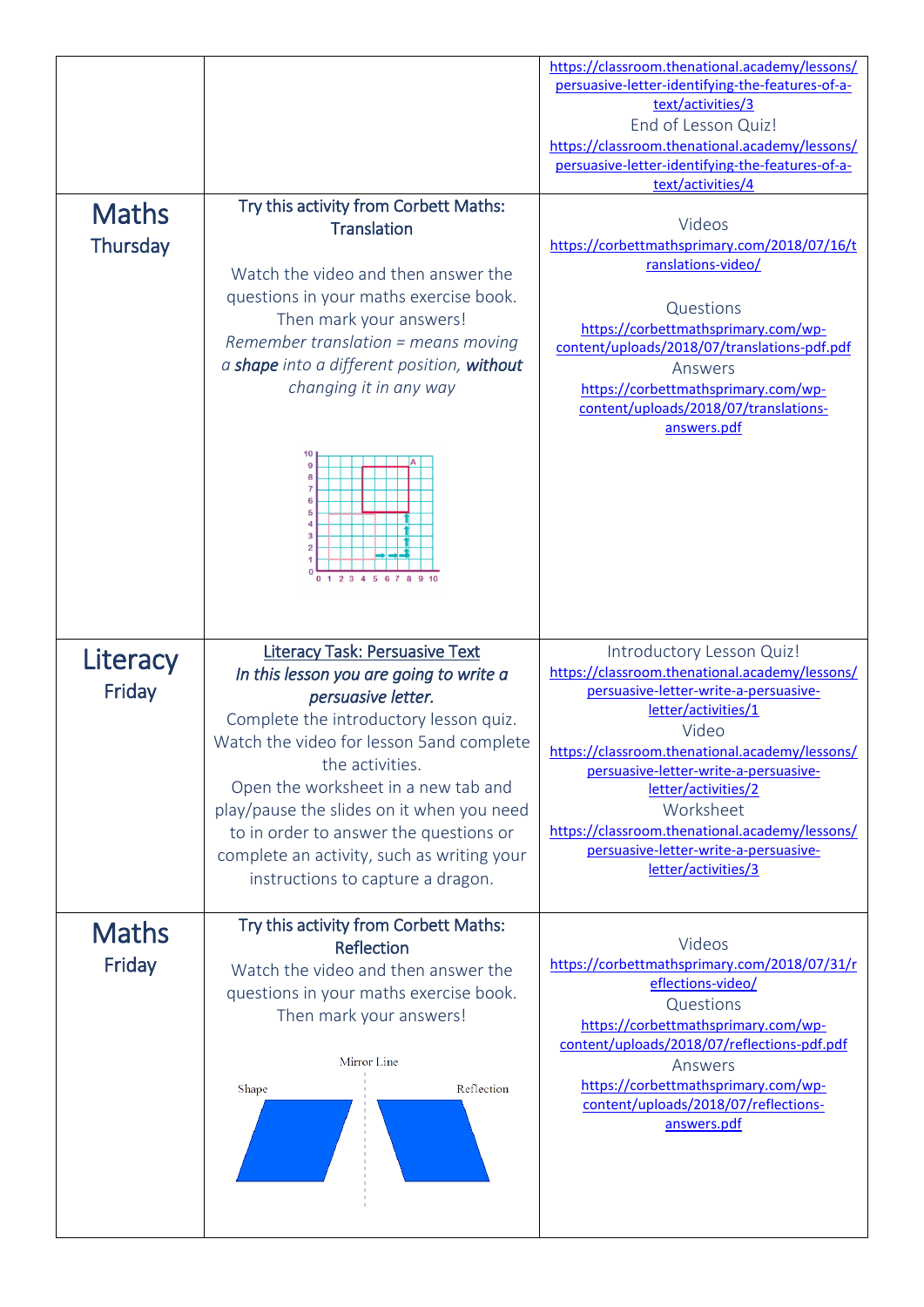|                | Singing: Melody & Pitch                                                                                                                                                                                                                                                                                                                                                                                                                                                                                                                                                                                                                                                                                                                                                                                                                                                                                                                                                                                                                                                                                                                                                                                                                                                                                                         | Information/videos                                                                                                                                                                                                                                      |
|----------------|---------------------------------------------------------------------------------------------------------------------------------------------------------------------------------------------------------------------------------------------------------------------------------------------------------------------------------------------------------------------------------------------------------------------------------------------------------------------------------------------------------------------------------------------------------------------------------------------------------------------------------------------------------------------------------------------------------------------------------------------------------------------------------------------------------------------------------------------------------------------------------------------------------------------------------------------------------------------------------------------------------------------------------------------------------------------------------------------------------------------------------------------------------------------------------------------------------------------------------------------------------------------------------------------------------------------------------|---------------------------------------------------------------------------------------------------------------------------------------------------------------------------------------------------------------------------------------------------------|
| <b>Music</b>   | Watch the videos about duration and<br>tempo then complete the below activity:<br>What is duration?<br>What is tempo?<br>1. Many everyday things have durations as<br>well: your favourite TV programme has a<br>duration (maybe 30 minutes?), and the<br>time it takes to say your name (maybe 1<br>second?). What other durations can you<br>think of?<br>2. When we hear a stream of notes that<br>all have the same duration, we hear it as a<br>Pulse, like your heartbeat, or the beat of<br>your favourite song. What other everyday<br>things can you think of that have a steady<br>pulse?<br>3. We learned that Tempo is the speed of<br>the pulse in a song. We can have a fast,<br>medium, or slow tempo. Think of your<br>favourite song: do you think it's fast,<br>medium, or slow? What happens if you try<br>to imagine the song at a different tempo?<br>Speed up and slow down the song in your<br>mind, then try to sing it at that tempo for<br>fun!<br>4. In the second video, we learn about<br>the famous German composer Ludwig van<br>Beethoven. The music that you see<br>performed at the end of the video from<br>Beethoven's famous "Symphony number<br>5". Listen to the whole thing (it's about<br>four minutes). How does the music make<br>you feel? Are there different moods and<br>sounds? | https://www.bbc.co.uk/bitesize/articles/z4skd6f<br>Relations between notes durations<br>Extension Acitvity (Music Lovers)<br>https://www.semusic.org.uk/durationandtempo<br>Duration is the length of the<br>notes. Tempo is the speed of<br>the music. |
| <b>Science</b> | Animals including humans:<br><b>Healthy Lifestyle</b><br>Watch a selection of videos in the link<br>provided and create a poster detailing the<br>ways diet, exercise, drugs or lifestyle can<br>impact on how our body functions.<br>For example your poster could focus on                                                                                                                                                                                                                                                                                                                                                                                                                                                                                                                                                                                                                                                                                                                                                                                                                                                                                                                                                                                                                                                    | Information/videos<br>https://www.bbc.co.uk/bitesize/topics/zrffr82                                                                                                                                                                                     |
|                | diet, you can include the different food<br>groups and how it helps our body to                                                                                                                                                                                                                                                                                                                                                                                                                                                                                                                                                                                                                                                                                                                                                                                                                                                                                                                                                                                                                                                                                                                                                                                                                                                 |                                                                                                                                                                                                                                                         |